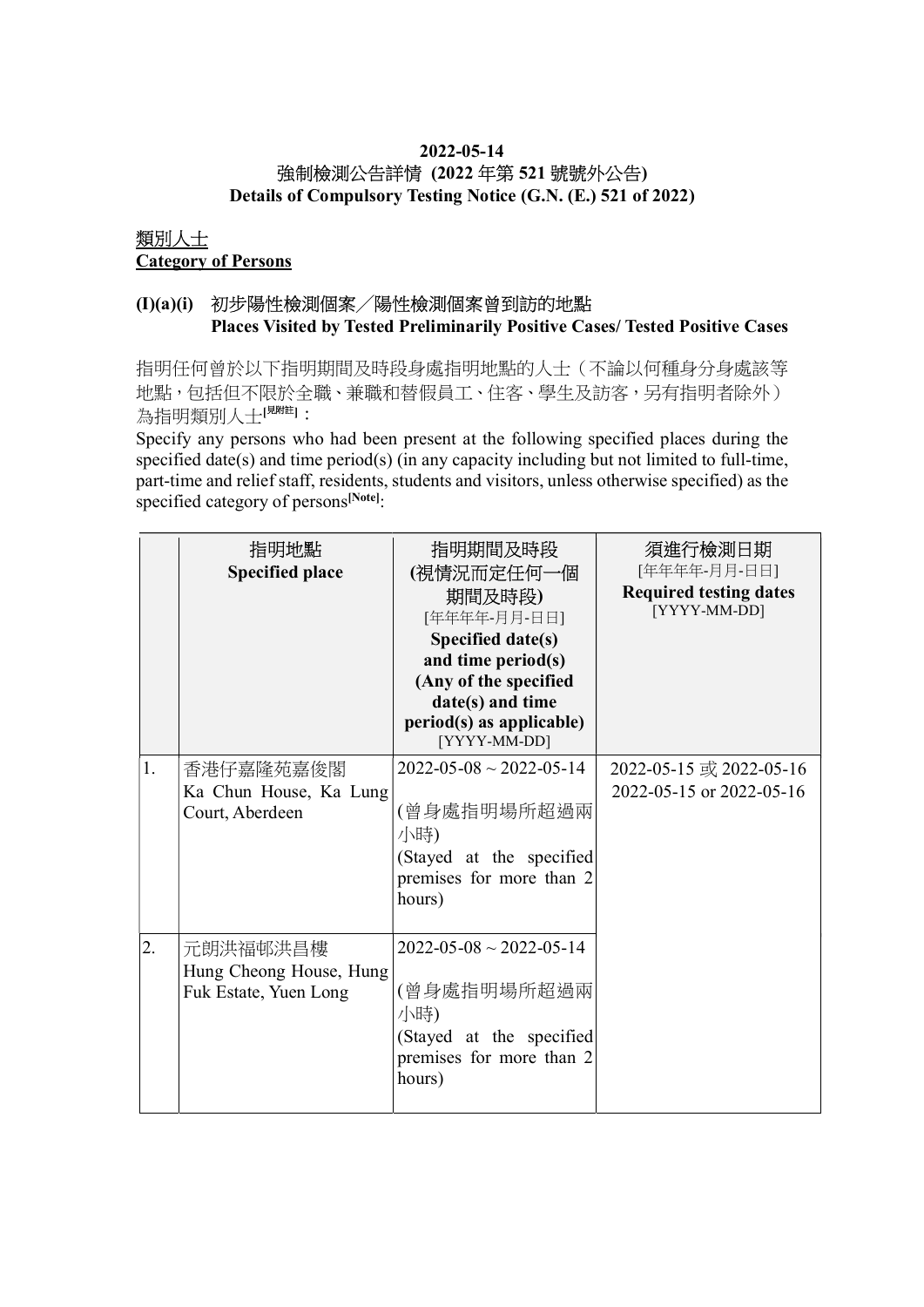|    | 指明地點<br><b>Specified place</b>                                            | 指明期間及時段<br>(視情況而定任何一個<br>期間及時段)<br>[年年年年-月月-日日]<br>Specified date(s)<br>and time period(s)<br>(Any of the specified<br>date(s) and time<br>period(s) as applicable)<br>[YYYY-MM-DD] | 須進行檢測日期<br>[年年年年-月月-日日]<br><b>Required testing dates</b><br>[YYYY-MM-DD] |
|----|---------------------------------------------------------------------------|-------------------------------------------------------------------------------------------------------------------------------------------------------------------------------------|--------------------------------------------------------------------------|
| 3. | 深井碧堤半島 6 座<br>Tower 6, Bellagio,<br>Sham<br>Tseng                         | $2022 - 05 - 08 \sim 2022 - 05 - 14$<br>(曾身處指明場所超過兩<br>小時)<br>(Stayed at the specified<br>premises for more than 2<br>hours)                                                        | 2022-05-15 或 2022-05-16<br>2022-05-15 or 2022-05-16                      |
| 4. | 油塘油美苑淑美閣<br>Shuk Mei House, Yau Mei<br>Court, Yau Tong                    | $2022 - 05 - 08 \sim 2022 - 05 - 14$<br>(曾身處指明場所超過兩<br>小時)<br>(Stayed at the specified<br>premises for more than 2<br>hours)                                                        |                                                                          |
| 5. | 紅磡銀漢街25號龍德大廈 <br>Lung Teck Mansion, 25<br>Ngan Hon<br>Street, Hung<br>Hom | $2022 - 05 - 08 \sim 2022 - 05 - 14$<br>(曾身處指明場所超過兩<br>小時)<br>(Stayed at the specified<br>premises for more than 2<br>hours)                                                        |                                                                          |
| 6. | 馬鞍山富安花園 2 座<br>Block 2, Chevalier Garden,<br>Ma On Shan                   | $2022 - 05 - 08 \sim 2022 - 05 - 14$<br>(曾身處指明場所超過兩<br>小時)<br>(Stayed at the specified<br>premises for more than 2<br>hours)                                                        |                                                                          |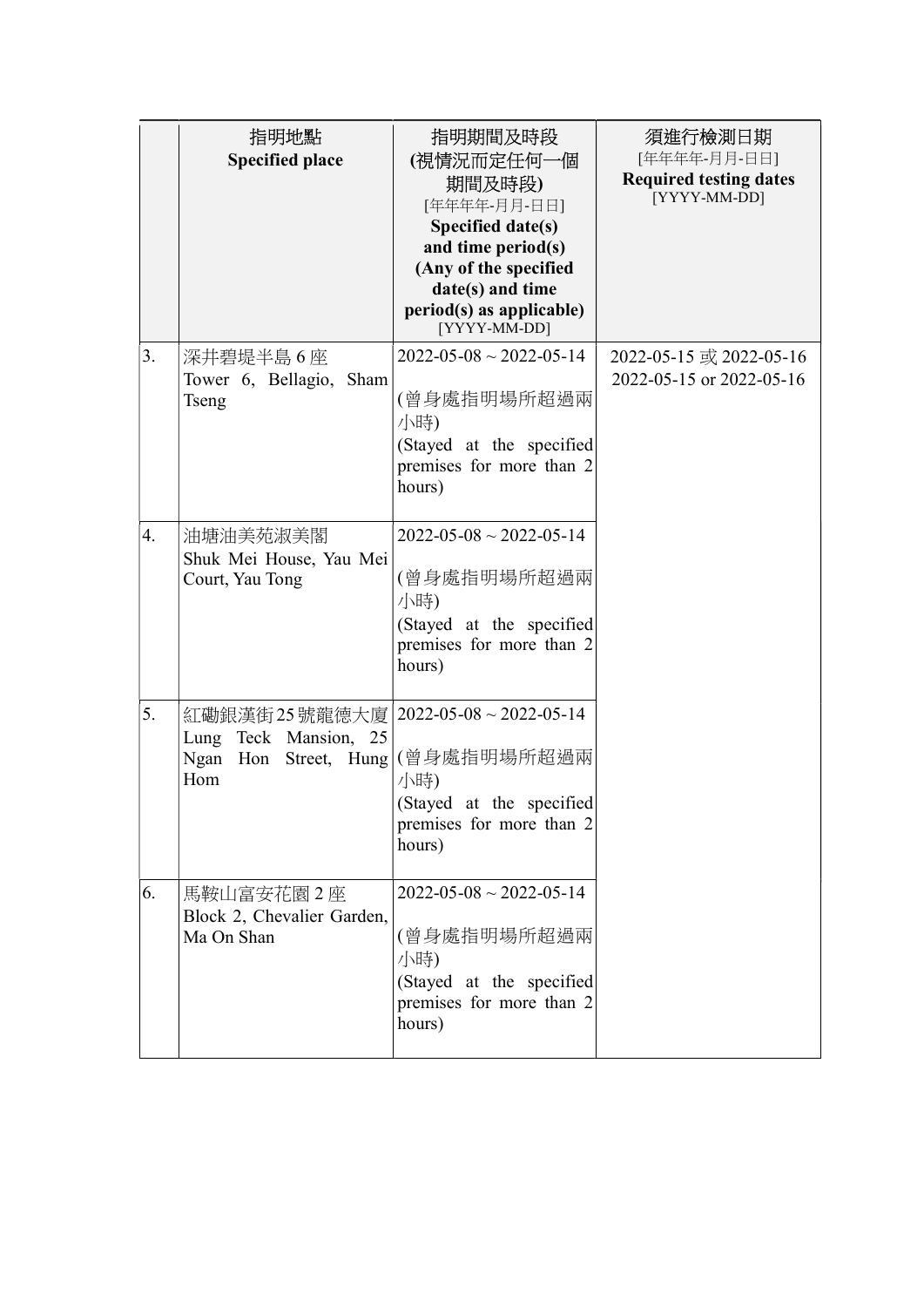|     | 指明地點<br><b>Specified place</b>                           | 指明期間及時段<br>(視情況而定任何一個<br>期間及時段)<br>[年年年年-月月-日日]<br>Specified date(s)<br>and time period(s)<br>(Any of the specified<br>date(s) and time<br>period(s) as applicable)<br>[YYYY-MM-DD] | 須進行檢測日期<br>[年年年年-月月-日日]<br><b>Required testing dates</b><br>[YYYY-MM-DD] |
|-----|----------------------------------------------------------|-------------------------------------------------------------------------------------------------------------------------------------------------------------------------------------|--------------------------------------------------------------------------|
| 7.  | 馬灣珀麗灣 30座<br>Block 30, Park Island, Ma<br>Wan            | $2022 - 05 - 08 \sim 2022 - 05 - 14$<br>(曾身處指明場所超過兩<br>小時)<br>(Stayed at the specified<br>premises for more than 2<br>hours)                                                        | 2022-05-15 或 2022-05-16<br>2022-05-15 or 2022-05-16                      |
| 8.  | 青衣長安邨安泊樓<br>On Pak House, Cheung On<br>Estate, Tsing Yi  | $2022 - 05 - 08 \sim 2022 - 05 - 14$<br>(曾身處指明場所超過兩<br>小時)<br>(Stayed at the specified<br>premises for more than 2<br>hours)                                                        |                                                                          |
| 9.  | 沙田愉翠苑愉滿閣<br>Yu Moon House, Yu Chui<br>Court, Sha Tin     | $2022 - 05 - 08 \sim 2022 - 05 - 14$<br>(曾身處指明場所超過兩<br>小時)<br>(Stayed at the specified<br>premises for more than 2<br>hours)                                                        |                                                                          |
| 10. | 屯門富泰邨健泰樓<br>Kin Tai House, Fu<br>Tai<br>Estate, Tuen Mun | $2022 - 05 - 08 \sim 2022 - 05 - 14$<br>(曾身處指明場所超過兩<br>小時)<br>(Stayed at the specified<br>premises for more than 2<br>hours)                                                        |                                                                          |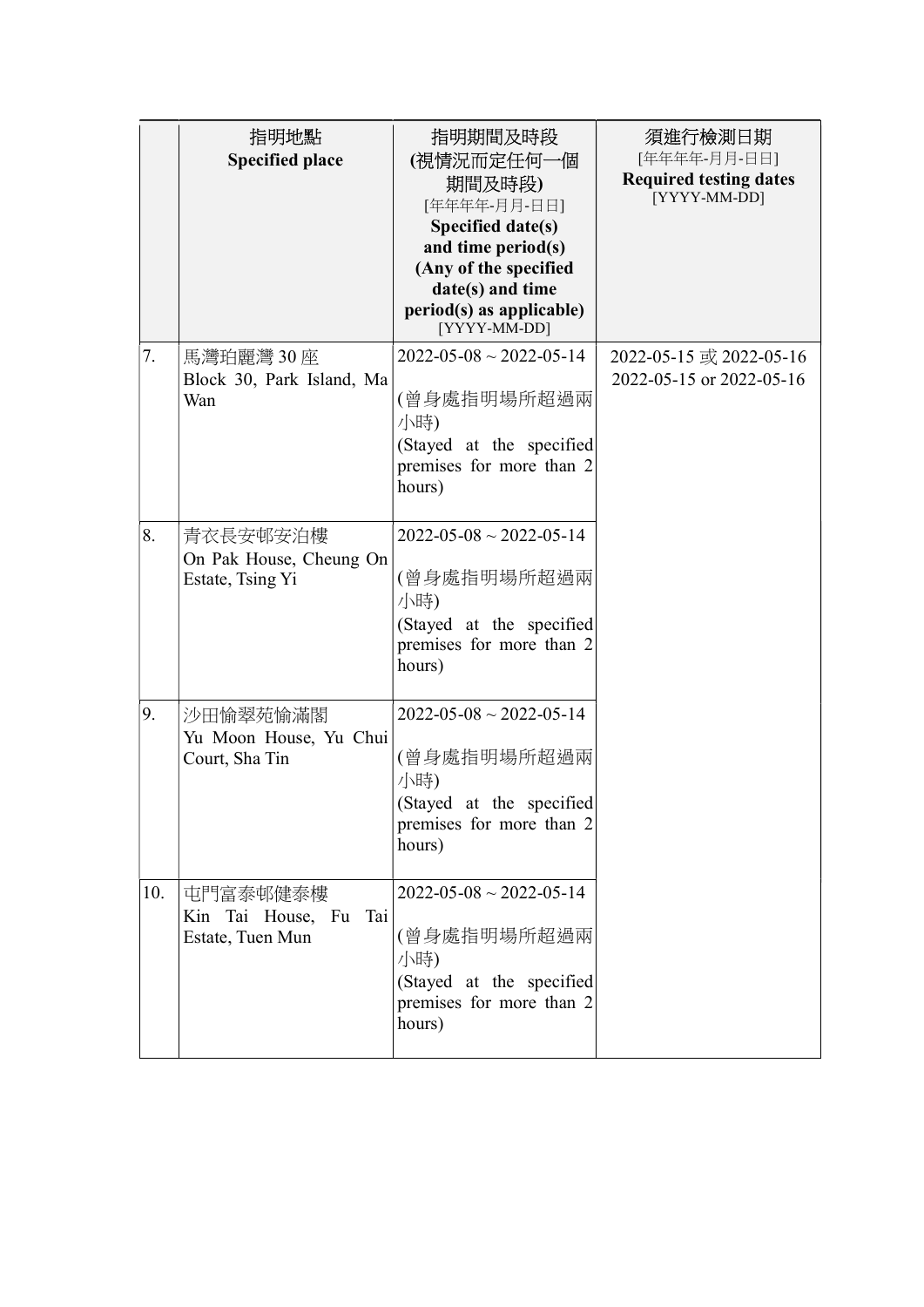|     | 指明地點<br><b>Specified place</b>                                                    | 指明期間及時段<br>(視情況而定任何一個<br>期間及時段)<br>[年年年年-月月-日日]<br>Specified date(s)<br>and time period(s)<br>(Any of the specified<br>date(s) and time<br>period(s) as applicable)<br>[YYYY-MM-DD] | 須進行檢測日期<br>[年年年年-月月-日日]<br><b>Required testing dates</b><br>[YYYY-MM-DD] |
|-----|-----------------------------------------------------------------------------------|-------------------------------------------------------------------------------------------------------------------------------------------------------------------------------------|--------------------------------------------------------------------------|
| 11. | 青衣長康邨康榮樓<br>Hong Wing House, Cheung<br>Hong Estate, Tsing Yi                      | $2022 - 05 - 08 \sim 2022 - 05 - 14$<br>(曾身處指明場所超過兩<br>小時)<br>(Stayed at the specified<br>premises for more than 2<br>hours)                                                        | 2022-05-15 或 2022-05-16<br>2022-05-15 or 2022-05-16                      |
| 12. | 葵涌石籬一邨石俊樓高座<br>High Block, Shek Chun<br>House, Shek Lei (I) Estate,<br>Kwai Chung | $2022 - 05 - 08 \sim 2022 - 05 - 14$<br>(曾身處指明場所超過兩<br>小時)<br>(Stayed at the specified<br>premises for more than 2<br>hours)                                                        |                                                                          |
| 13. | 油塘油麗邨信麗樓<br>Shun Lai House, Yau Lai<br>Estate, Yau Tong                           | $2022 - 05 - 08 \sim 2022 - 05 - 14$<br>(曾身處指明場所超過兩<br>小時)<br>(Stayed at the specified<br>premises for more than 2<br>hours)                                                        |                                                                          |
| 14. | 柴灣杏花邨 40 座<br>Block 40, Heng Fa Chuen,<br>Chai Wan                                | $2022 - 05 - 08 \sim 2022 - 05 - 14$<br>(曾身處指明場所超過兩<br>小時)<br>(Stayed at the specified<br>premises for more than 2<br>hours)                                                        |                                                                          |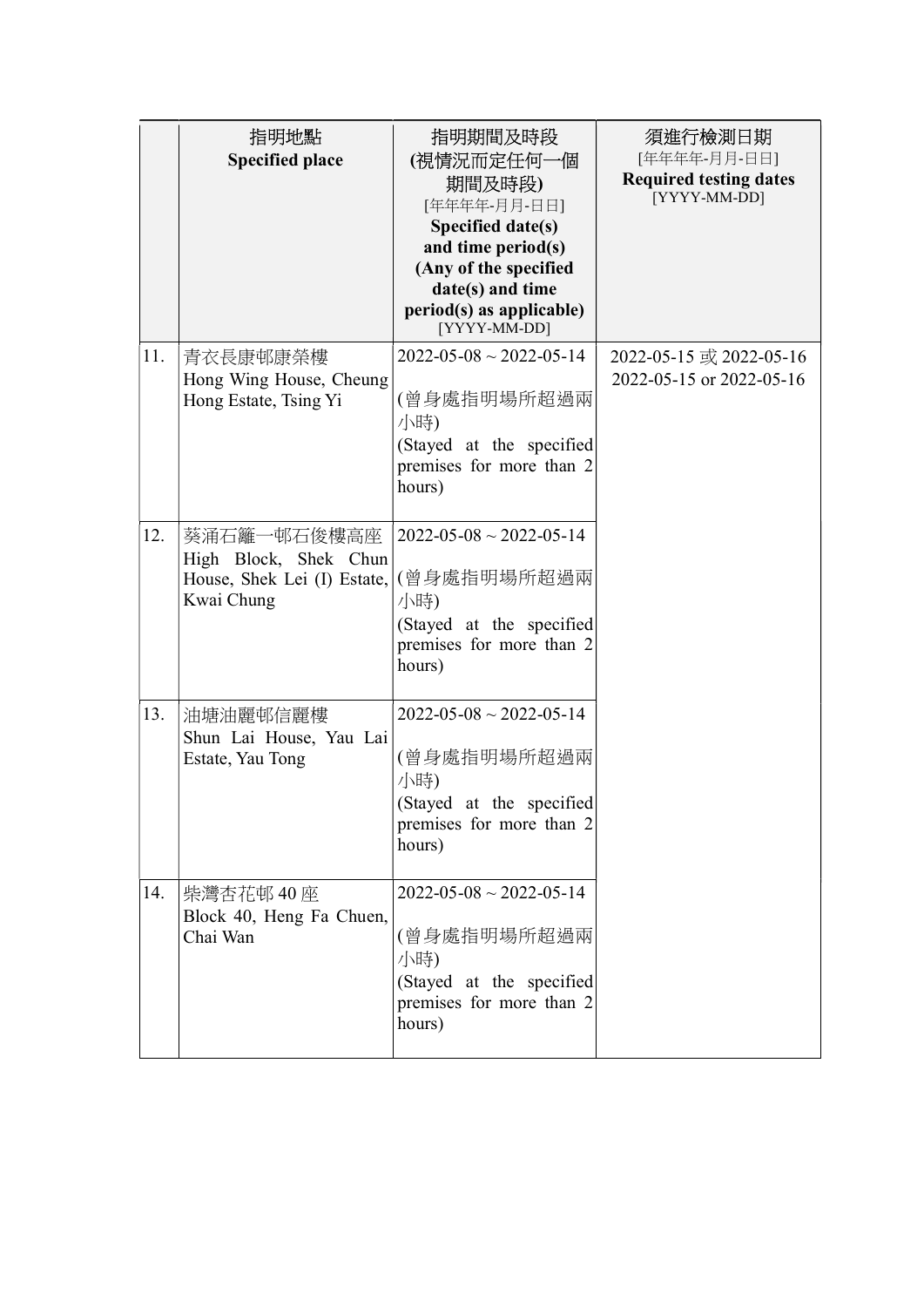|     | 指明地點<br><b>Specified place</b>                                                                                                                 | 指明期間及時段<br>(視情況而定任何一個<br>期間及時段)<br>[年年年年-月月-日日]<br>Specified date(s)<br>and time period(s)<br>(Any of the specified<br>date(s) and time<br>period(s) as applicable)<br>[YYYY-MM-DD] | 須進行檢測日期<br>[年年年年-月月-日日]<br><b>Required testing dates</b><br>[YYYY-MM-DD] |
|-----|------------------------------------------------------------------------------------------------------------------------------------------------|-------------------------------------------------------------------------------------------------------------------------------------------------------------------------------------|--------------------------------------------------------------------------|
| 15. | 將軍澳翠林邨彩林樓<br>Choi Lam House, Tsui Lam<br>Estate, Tseung Kwan O                                                                                 | $2022 - 05 - 08 \sim 2022 - 05 - 14$<br>(曾身處指明場所超過兩<br>小時)<br>(Stayed at the specified<br>premises for more than 2<br>hours)                                                        | 2022-05-15 或 2022-05-16<br>2022-05-15 or 2022-05-16                      |
| 16. | 將軍澳翠林邨碧林樓<br>Pik Lam House, Tsui Lam<br>Estate, Tseung Kwan O                                                                                  | $2022 - 05 - 08 \sim 2022 - 05 - 14$<br>(曾身處指明場所超過兩<br>小時)<br>(Stayed at the specified<br>premises for more than 2<br>hours)                                                        |                                                                          |
| 17. | 元朗朗晴邨青朗樓<br>Ching Long House, Long<br>Ching Estate, Yuen Long                                                                                  | $2022 - 05 - 08 \sim 2022 - 05 - 14$<br>(曾身處指明場所超過兩<br>小時)<br>(Stayed at the specified<br>premises for more than 2<br>hours)                                                        |                                                                          |
| 18. | 葵涌和宜合道 138-184 號 2022-05-08~2022-05-14<br>瑞景大廈B座<br>Shui<br><b>Block</b><br><b>B</b> ,<br>Building, 138-184 Wo Yi /小時)<br>Hop Road, Kwai Chung | King (曾身處指明場所超過兩<br>(Stayed at the specified<br>premises for more than 2<br>hours)                                                                                                  |                                                                          |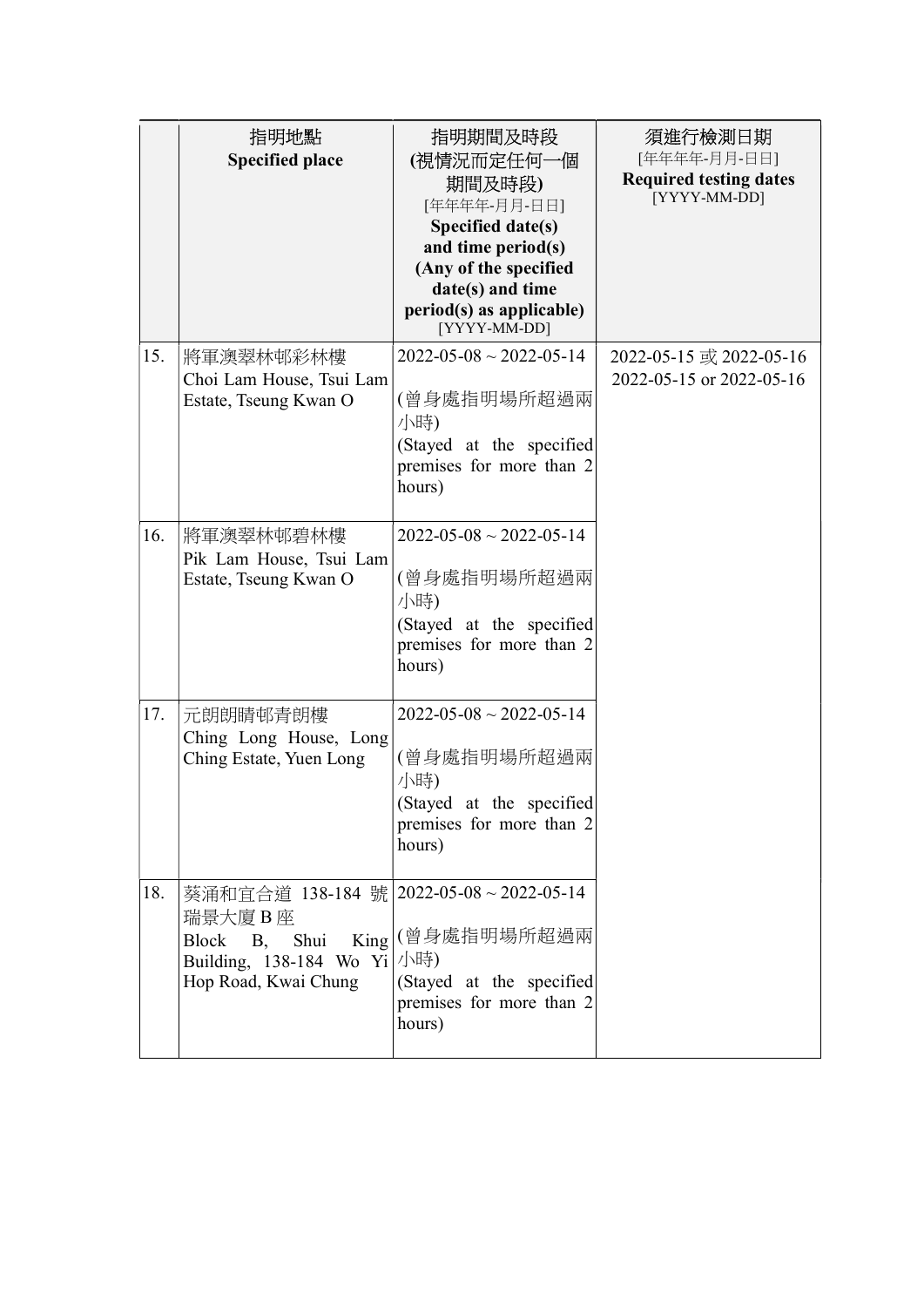|     | 指明地點<br><b>Specified place</b>                                | 指明期間及時段<br>(視情況而定任何一個<br>期間及時段)<br>[年年年年-月月-日日]<br>Specified date(s)<br>and time period(s)<br>(Any of the specified<br>date(s) and time<br>period(s) as applicable)<br>[YYYY-MM-DD] | 須進行檢測日期<br>[年年年年-月月-日日]<br><b>Required testing dates</b><br>[YYYY-MM-DD] |
|-----|---------------------------------------------------------------|-------------------------------------------------------------------------------------------------------------------------------------------------------------------------------------|--------------------------------------------------------------------------|
| 19. | 馬鞍山恆安邨恆星樓<br>Heng Sing House, Heng On<br>Estate, Ma On Shan   | $2022 - 05 - 08 \sim 2022 - 05 - 14$<br>(曾身處指明場所超過兩<br>小時)<br>(Stayed at the specified<br>premises for more than 2<br>hours)                                                        | 2022-05-15 或 2022-05-16<br>2022-05-15 or 2022-05-16                      |
| 20. | 屯門叠茵庭9座<br>Block 9, Parkland Villas,<br>Tuen Mun              | $2022 - 05 - 08 \sim 2022 - 05 - 14$<br>(曾身處指明場所超過兩<br>小時)<br>(Stayed at the specified<br>premises for more than 2<br>hours)                                                        |                                                                          |
| 21. | 天水圍天華邨華彩樓<br>Wah Choi House, Tin Wah<br>Estate, Tin Shui Wai  | $2022 - 05 - 08 \sim 2022 - 05 - 14$<br>(曾身處指明場所超過兩<br>小時)<br>(Stayed at the specified<br>premises for more than 2<br>hours)                                                        |                                                                          |
| 22. | 上水清河邨清平樓<br>Ching Ping House, Ching<br>Ho Estate, Sheung Shui | $2022 - 05 - 08 \sim 2022 - 05 - 14$<br>(曾身處指明場所超過兩<br>小時)<br>(Stayed at the specified<br>premises for more than 2<br>hours)                                                        |                                                                          |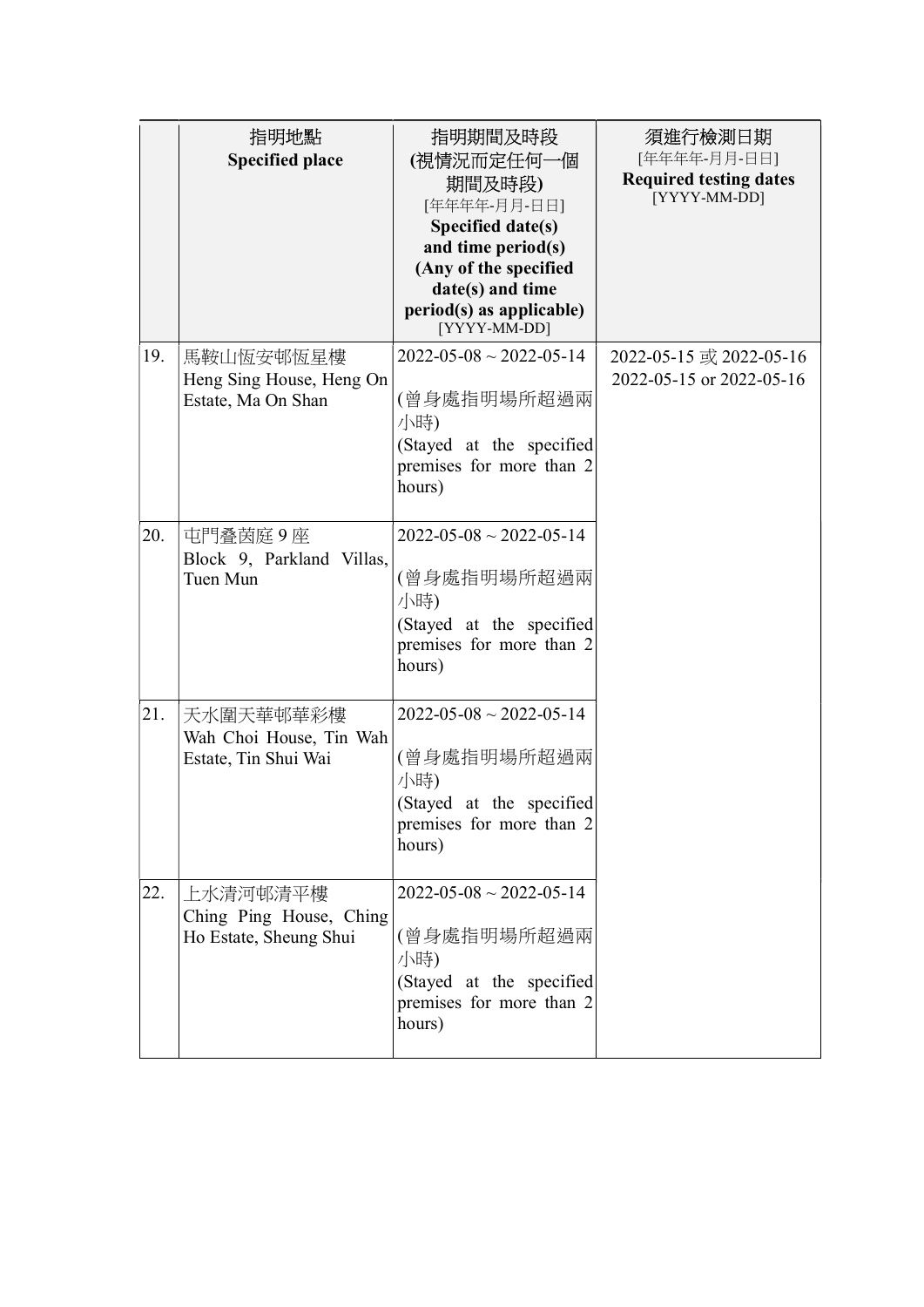|     | 指明地點<br><b>Specified place</b>                                                      | 指明期間及時段<br>(視情況而定任何一個<br>期間及時段)<br>[年年年年-月月-日日]<br>Specified date(s)<br>and time period(s)<br>(Any of the specified<br>date(s) and time<br>period(s) as applicable)<br>[YYYY-MM-DD] | 須進行檢測日期<br>[年年年年-月月-日日]<br><b>Required testing dates</b><br>[YYYY-MM-DD] |
|-----|-------------------------------------------------------------------------------------|-------------------------------------------------------------------------------------------------------------------------------------------------------------------------------------|--------------------------------------------------------------------------|
| 23. | 屯門良景邨良華樓<br>Leung Wah House, Leung<br>King Estate, Tuen Mun                         | $2022 - 05 - 08 \sim 2022 - 05 - 14$<br>(曾身處指明場所超過兩<br>小時)<br>(Stayed at the specified<br>premises for more than 2<br>hours)                                                        | 2022-05-15 或 2022-05-16<br>2022-05-15 or 2022-05-16                      |
| 24. | 大圍金獅花園2期金冠閣<br>Golden<br>Court,<br>Coronet<br>Phase<br>2, Golden<br>Garden, Tai Wai | $2022 - 05 - 08 \sim 2022 - 05 - 14$<br>Lion (曾身處指明場所超過兩<br>小時)<br>(Stayed at the specified<br>premises for more than 2<br>hours)                                                   |                                                                          |
| 25. | 慈雲山慈正邨正泰樓<br>Ching Tai House, Tsz Ching<br>Estate, Tsz Wan Shan                     | $2022 - 05 - 08 \sim 2022 - 05 - 14$<br>(曾身處指明場所超過兩<br>小時)<br>(Stayed at the specified<br>premises for more than 2<br>hours)                                                        |                                                                          |
| 26. | 土瓜灣傲雲峰 5座<br>Block 5, Sky Tower, To Kwa<br>Wan                                      | $2022 - 05 - 08 \sim 2022 - 05 - 14$<br>(曾身處指明場所超過兩<br>小時)<br>(Stayed at the specified<br>premises for more than 2<br>hours)                                                        |                                                                          |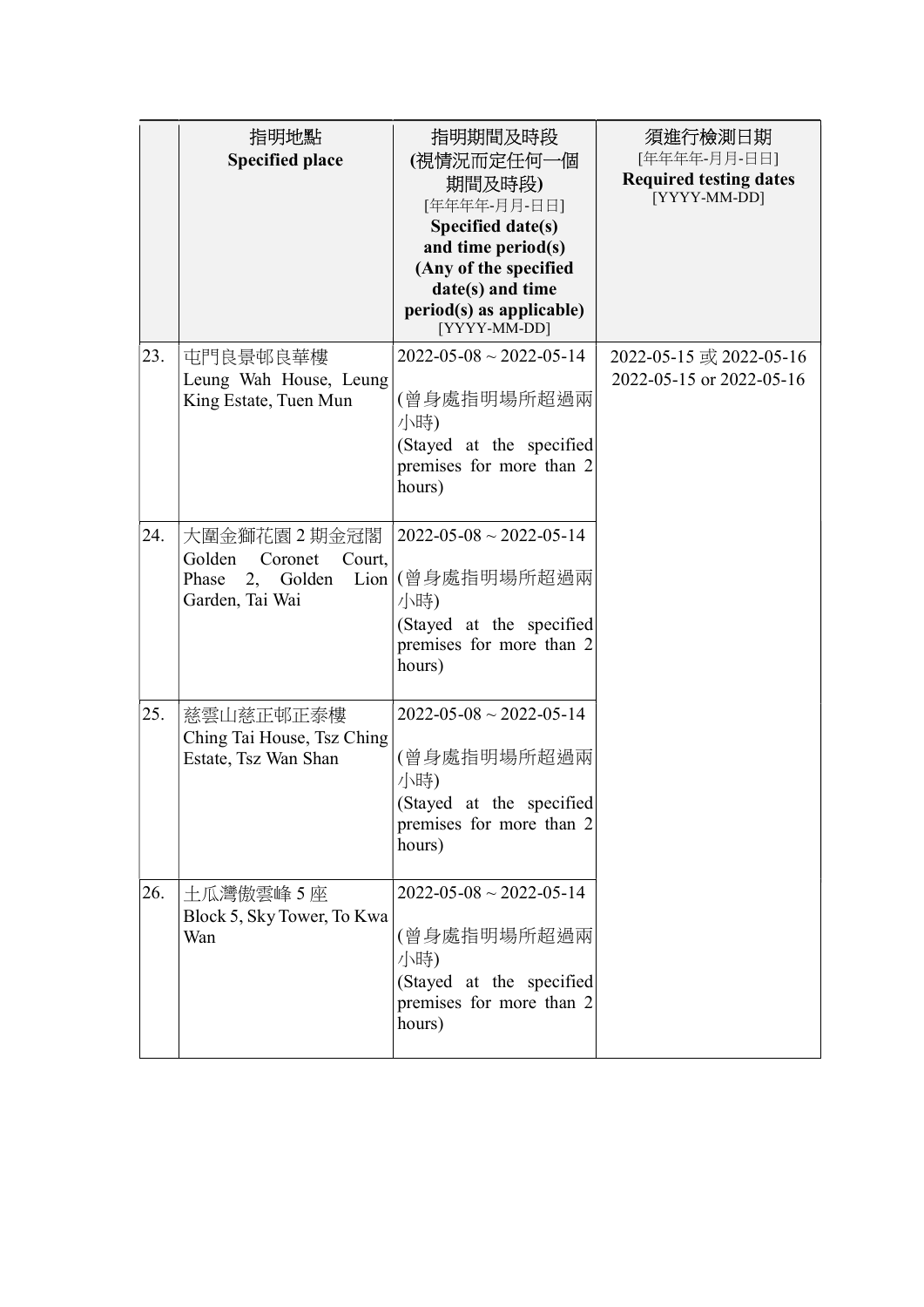|     | 指明地點<br><b>Specified place</b>                                                               | 指明期間及時段<br>(視情況而定任何一個<br>期間及時段)<br>[年年年年-月月-日日]<br>Specified date(s)<br>and time period(s)<br>(Any of the specified<br>date(s) and time<br>period(s) as applicable)<br>[YYYY-MM-DD] | 須進行檢測日期<br>[年年年年-月月-日日]<br><b>Required testing dates</b><br>[YYYY-MM-DD] |
|-----|----------------------------------------------------------------------------------------------|-------------------------------------------------------------------------------------------------------------------------------------------------------------------------------------|--------------------------------------------------------------------------|
| 27. | 屯門山景邨景麗樓<br>King Lai House, Shan King<br>Estate, Tuen Mun                                    | $2022 - 05 - 08 \sim 2022 - 05 - 14$<br>(曾身處指明場所超過兩<br>小時)<br>(Stayed at the specified<br>premises for more than 2<br>hours)                                                        | 2022-05-15 或 2022-05-16<br>2022-05-15 or 2022-05-16                      |
| 28. | 葵涌月海灣 1 座<br>Tower 1, Horizon Place,<br>Kwai Chung                                           | $2022 - 05 - 08 \sim 2022 - 05 - 14$<br>(曾身處指明場所超過兩<br>小時)<br>(Stayed at the specified<br>premises for more than 2<br>hours)                                                        |                                                                          |
| 29. | 東涌逸東(二)邨瑞逸樓<br>Sui Yat House, Yat Tung (II)<br>Estate, Tung Chung                            | $2022 - 05 - 08 \sim 2022 - 05 - 14$<br>(曾身處指明場所超過兩<br>小時)<br>(Stayed at the specified<br>premises for more than 2<br>hours)                                                        |                                                                          |
| 30. | 荔枝角美孚新邨 4 期百老 <br>匯街 69-71號<br>69-71 Broadway, Stage 4,<br>Mei Foo Sun Chuen, Lai Chi<br>Kok | $2022 - 05 - 08 \sim 2022 - 05 - 14$<br>(曾身處指明場所超過兩<br>小時)<br>(Stayed at the specified<br>premises for more than 2<br>hours)                                                        |                                                                          |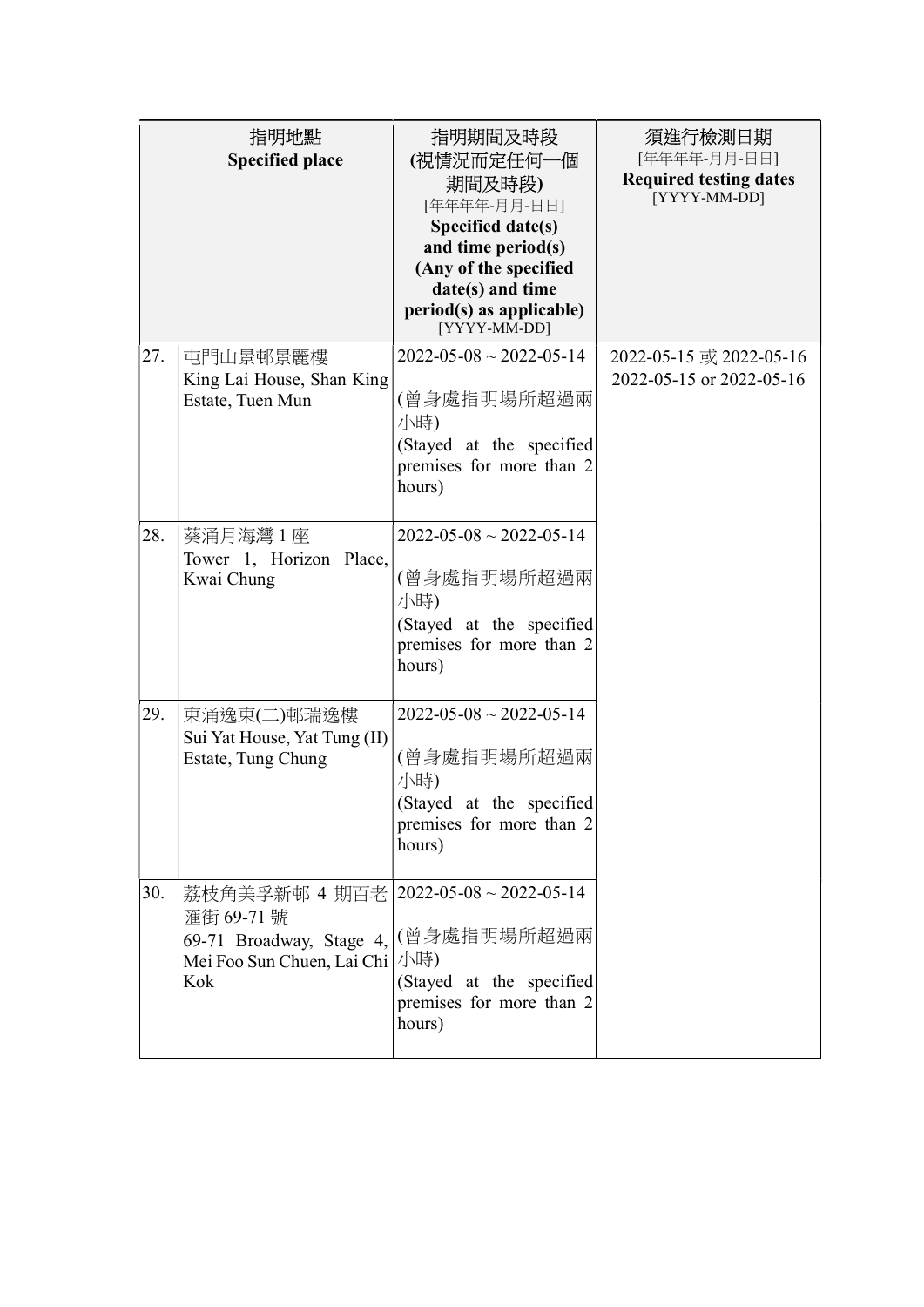|     | 指明地點<br><b>Specified place</b>                                               | 指明期間及時段<br>(視情況而定任何一個<br>期間及時段)<br>[年年年年-月月-日日]<br>Specified date(s)<br>and time period(s)<br>(Any of the specified<br>date(s) and time<br>period(s) as applicable)<br>[YYYY-MM-DD] | 須進行檢測日期<br>[年年年年-月月-日日]<br><b>Required testing dates</b><br>[YYYY-MM-DD] |
|-----|------------------------------------------------------------------------------|-------------------------------------------------------------------------------------------------------------------------------------------------------------------------------------|--------------------------------------------------------------------------|
| 31. | 大埔翠怡花園 A 座<br>Block A, Greenery Plaza,<br>Tai Po                             | $2022 - 05 - 08 \sim 2022 - 05 - 14$<br>(曾身處指明場所超過兩<br>小時)<br>(Stayed at the specified<br>premises for more than 2<br>hours)                                                        | 2022-05-15 或 2022-05-16<br>2022-05-15 or 2022-05-16                      |
| 32. | 黃大仙黃大仙下邨龍逸樓<br>Lung Yat House, Lower<br>Wong Tai Sin Estate, Wong<br>Tai Sin | $2022 - 05 - 08 \sim 2022 - 05 - 14$<br>(曾身處指明場所超過兩<br>小時)<br>(Stayed at the specified<br>premises for more than 2<br>hours)                                                        |                                                                          |
| 33. | 粉嶺華明邨頌明樓<br>Chung Ming House, Wah<br>Ming Estate, Fanling                    | $2022 - 05 - 08 \sim 2022 - 05 - 14$<br>(曾身處指明場所超過兩<br>小時)<br>(Stayed at the specified<br>premises for more than 2<br>hours)                                                        |                                                                          |
| 34. | 天水圍天晴邨晴海樓<br>Ching Hoi House, Tin Ching<br>Estate, Tin Shui Wai              | $2022 - 05 - 08 \sim 2022 - 05 - 14$<br>(曾身處指明場所超過兩<br>小時)<br>(Stayed at the specified<br>premises for more than 2<br>hours)                                                        |                                                                          |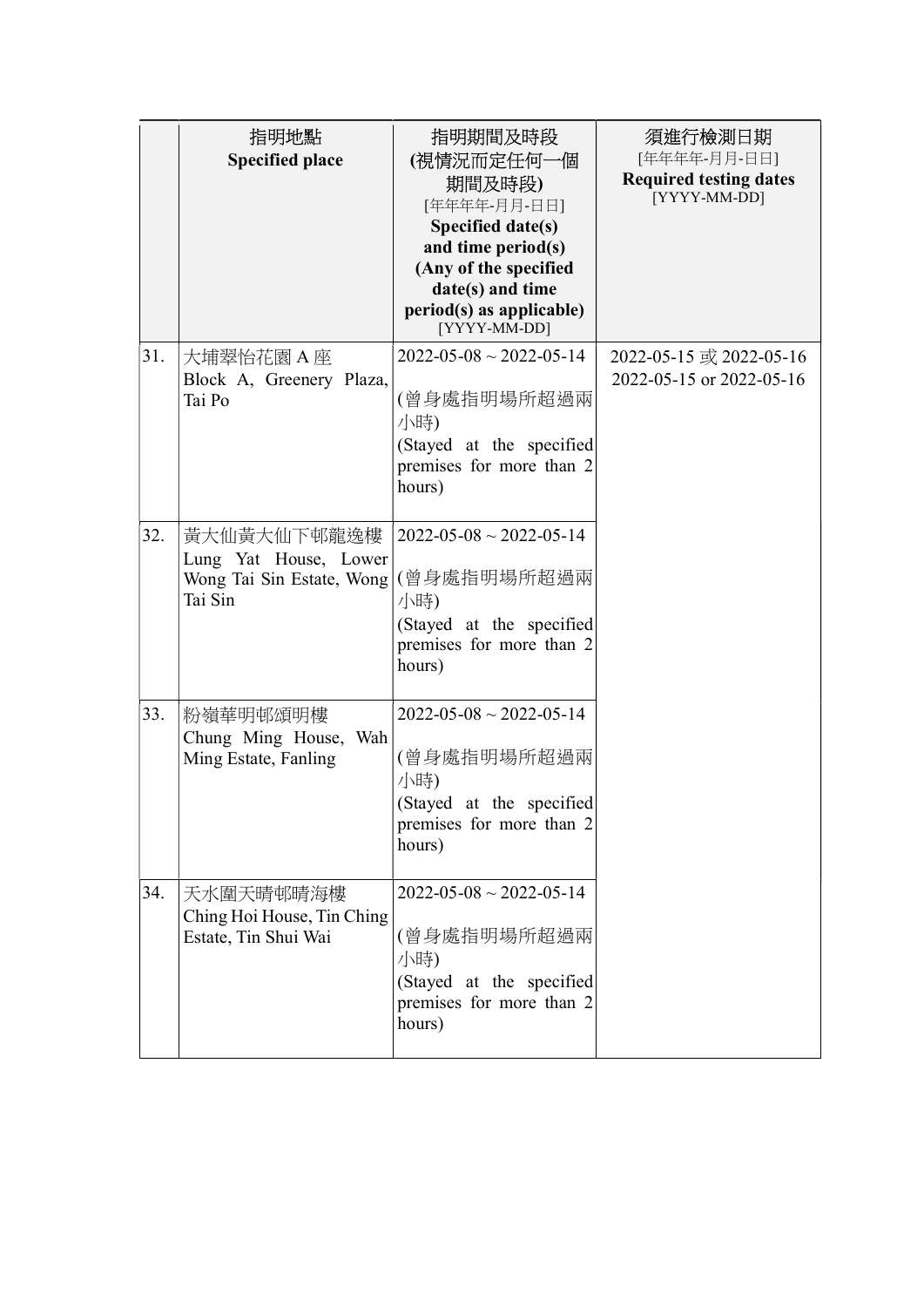|     | 指明地點<br><b>Specified place</b>                                     | 指明期間及時段<br>(視情況而定任何一個<br>期間及時段)<br>[年年年年-月月-日日]<br>Specified date(s)<br>and time period(s)<br>(Any of the specified<br>date(s) and time<br>period(s) as applicable)<br>[YYYY-MM-DD] | 須進行檢測日期<br>[年年年年-月月-日日]<br><b>Required testing dates</b><br>[YYYY-MM-DD] |
|-----|--------------------------------------------------------------------|-------------------------------------------------------------------------------------------------------------------------------------------------------------------------------------|--------------------------------------------------------------------------|
| 35. | 葵涌大窩口邨富德樓<br>Fu Tak House, Tai Wo Hau<br>Estate, Kwai Chung        | $2022 - 05 - 08 \sim 2022 - 05 - 14$<br>(曾身處指明場所超過兩<br>小時)<br>(Stayed at the specified<br>premises for more than 2<br>hours)                                                        | 2022-05-15 或 2022-05-16<br>2022-05-15 or 2022-05-16                      |
| 36. | 葵涌賢麗苑賢光閣<br>Yin Kwong House, Yin Lai<br>Court, Kwai Chung          | $2022 - 05 - 08 \sim 2022 - 05 - 14$<br>(曾身處指明場所超過兩<br>小時)<br>(Stayed at the specified<br>premises for more than 2<br>hours)                                                        |                                                                          |
| 37. | 上水新都廣場2座<br>Block 2, Metropolis Plaza,<br>Sheung Shui              | $2022 - 05 - 08 \sim 2022 - 05 - 14$<br>(曾身處指明場所超過兩<br>小時)<br>(Stayed at the specified<br>premises for more than 2<br>hours)                                                        |                                                                          |
| 38. | 尖沙咀 The Austin 1 座 T1<br>T1, Tower 1, The Austin,<br>Tsim Sha Tsui | $2022 - 05 - 08 \sim 2022 - 05 - 14$<br>(曾身處指明場所超過兩<br>小時)<br>(Stayed at the specified<br>premises for more than 2<br>hours)                                                        |                                                                          |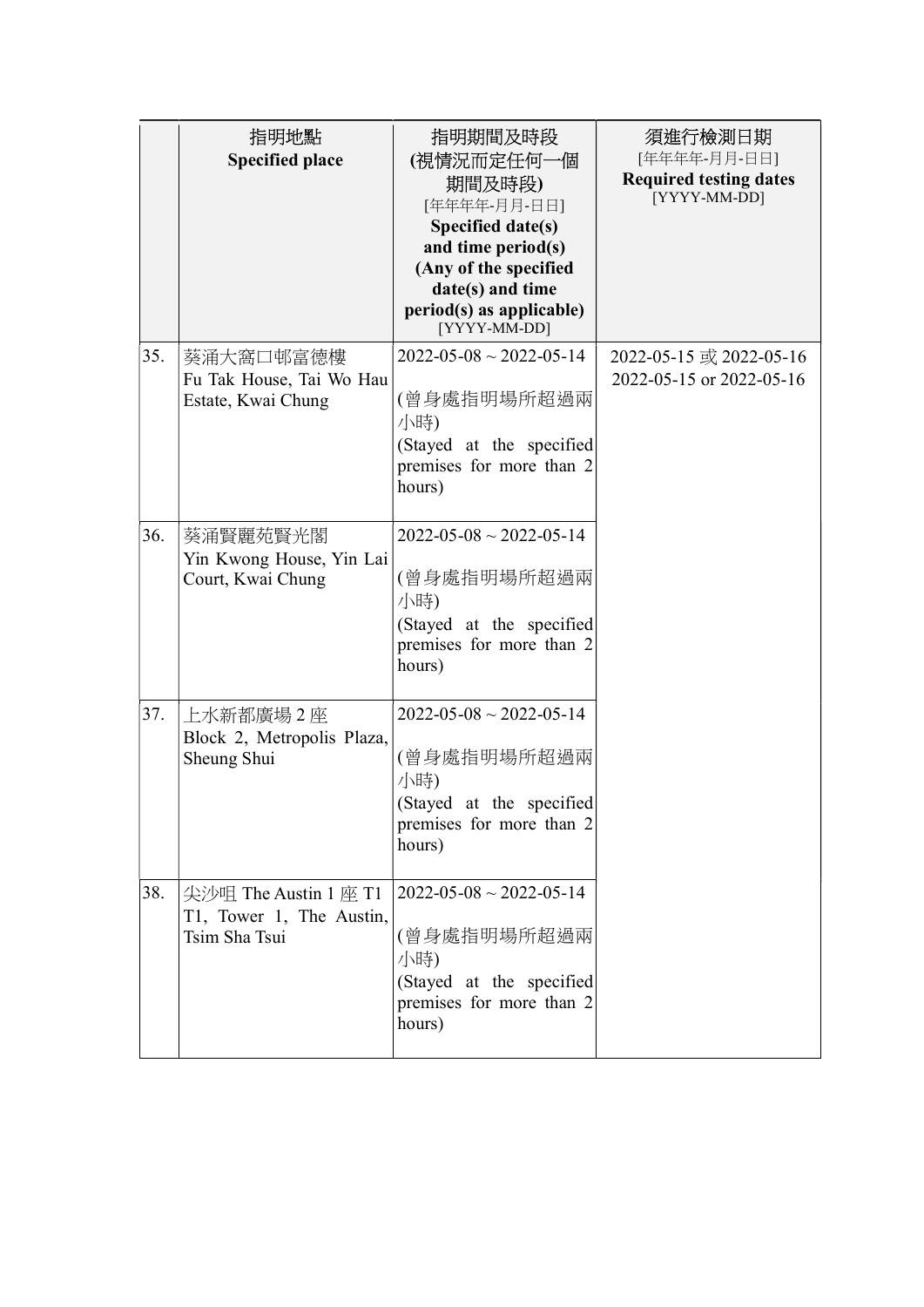|     | 指明地點<br><b>Specified place</b>                                                            | 指明期間及時段<br>(視情況而定任何一個<br>期間及時段)<br>[年年年年-月月-日日]<br>Specified date(s)<br>and time period(s)<br>(Any of the specified<br>date(s) and time<br>period(s) as applicable)<br>[YYYY-MM-DD] | 須進行檢測日期<br>[年年年年-月月-日日]<br><b>Required testing dates</b><br>[YYYY-MM-DD] |
|-----|-------------------------------------------------------------------------------------------|-------------------------------------------------------------------------------------------------------------------------------------------------------------------------------------|--------------------------------------------------------------------------|
| 39. | 北角銀幕街 1 號海景軒<br>Grand Seaview Heights, 1<br>Ngan Mok Street, North   (曾身處指明場所超過兩<br>Point | $2022 - 05 - 08 \sim 2022 - 05 - 14$<br>小時)<br>(Stayed at the specified<br>premises for more than 2<br>hours)                                                                       | 2022-05-15 或 2022-05-16<br>2022-05-15 or 2022-05-16                      |
| 40. | 紅磡黃埔花園翠楊苑 1 座<br>Block 1, Willow Mansions,<br>Whampoa Garden, Hung (曾身處指明場所超過兩<br>Hom     | $2022 - 05 - 08 \sim 2022 - 05 - 14$<br>小時)<br>(Stayed at the specified<br>premises for more than 2<br>hours)                                                                       |                                                                          |

# (I)(a)(ii) 初步陽性檢測個案╱陽性檢測個案曾乘搭的公共交通工具

 Public Transport Taken by Tested Preliminarily Positive Cases/ Tested Positive Cases

無 Nil

#### (I)(a)(iii) 污水樣本檢測呈陽性的地點

Places with Sewage Sample(s) Tested Positive

無

Nil

#### (I)(a)(iv) 與初步陽性檢測個案╱陽性檢測個案有關的地點

Places Relevant to Tested Preliminarily Positive Cases/ Tested Positive Cases

無

Nil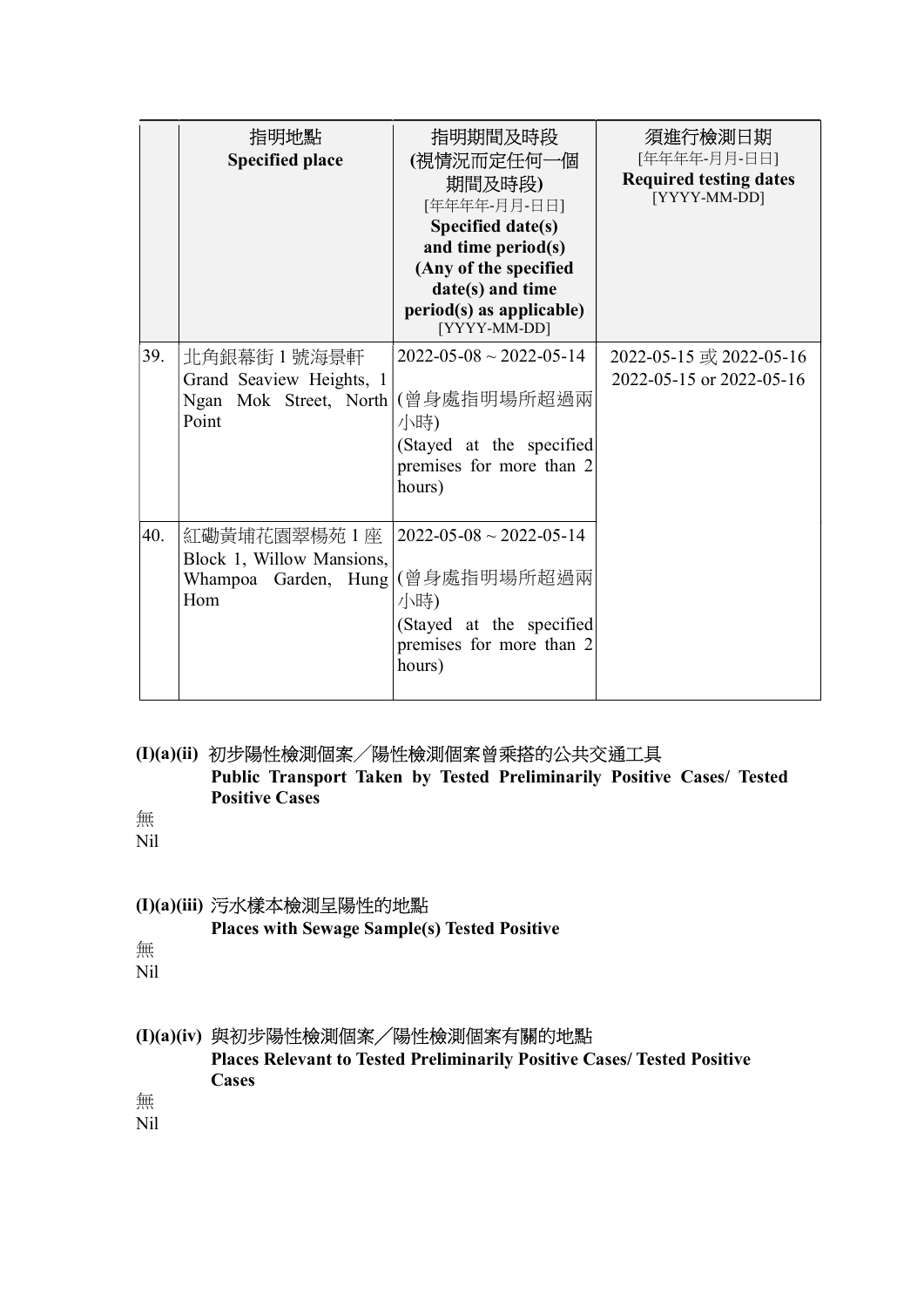| (I)(b) | 上呼吸道感染及/或流感樣疾病個案(幼稚園/幼兒中心)                                            |  |
|--------|-----------------------------------------------------------------------|--|
|        | Upper Respiratory Tract Infection and/or Influenza-like Illness Cases |  |
|        | (Kindergarten/ Child Care Centre)                                     |  |

無

Nil

## (I)(c) 上呼吸道感染及/或流感樣疾病個案(小學) Upper Respiratory Tract Infection and/or Influenza-like Illness Cases (Primary School)

無 Nil

(I)(d) 初步陽性檢測個案╱陽性檢測個案曾到訪的地點(醫院管理局設施) Places Visited by Tested Preliminarily Positive Cases/ Tested Positive Cases (Facilities of the Hospital Authority)

無

Nil

### 附註:

#### Note:

上述第(I)(a)(i)部分的指明地點不包括非住宅單位。 The non-domestic units are excluded from the specific place in Part  $(I)(a)(i)$  above.

如果屬於上述第(I)部分中指明的類別人士,須根據《預防及控制疾病規例》(第 599 章,附屬法例 A)第 22 條接受檢疫,在檢疫期間則無須遵從本公告中的規定。

如果屬於上述第(I)部分中指明的類別人士在須進行檢測日期在醫院或隔離設施接受 治療或隔離,有關人士在知會醫護人員有關適用檢測要求並在住院或隔離期間遵從 相關醫院或隔離設施的檢測安排的情況下,會獲視為已遵從強制檢測公告的規定。

上述第(I)部分中指明的類別人士如在 2022 年 2 月 14 日或之後取得 2019 冠狀病毒 病的聚合酶連鎖反應核酸檢測或快速抗原測試的陽性檢測結果(有關人士),則無須 按本公告的規定進行檢測。有關人士須向訂明人員按以下規定出示相關證明文件:

- (a) 就曾在聚合酶連鎖反應核酸檢測中取得陽性檢測結果的人士——出示相關載有 陽性檢測結果的電話短訊通知;或
- (b) 就曾在快速抗原測試中取得陽性檢測結果的人士——出示在政府「2019 冠狀病 毒快速抗原測試陽性結果人士申報系統」作出申報後獲發的電話短訊通知或隔 離令。

如有關人士未能出示相關證明文件,則仍須按本公告的規定進行檢測。

If a person who falls within the category specified in Part (I) above is required to undergo quarantine pursuant to section 22 of the Prevention and Control of Disease Regulation